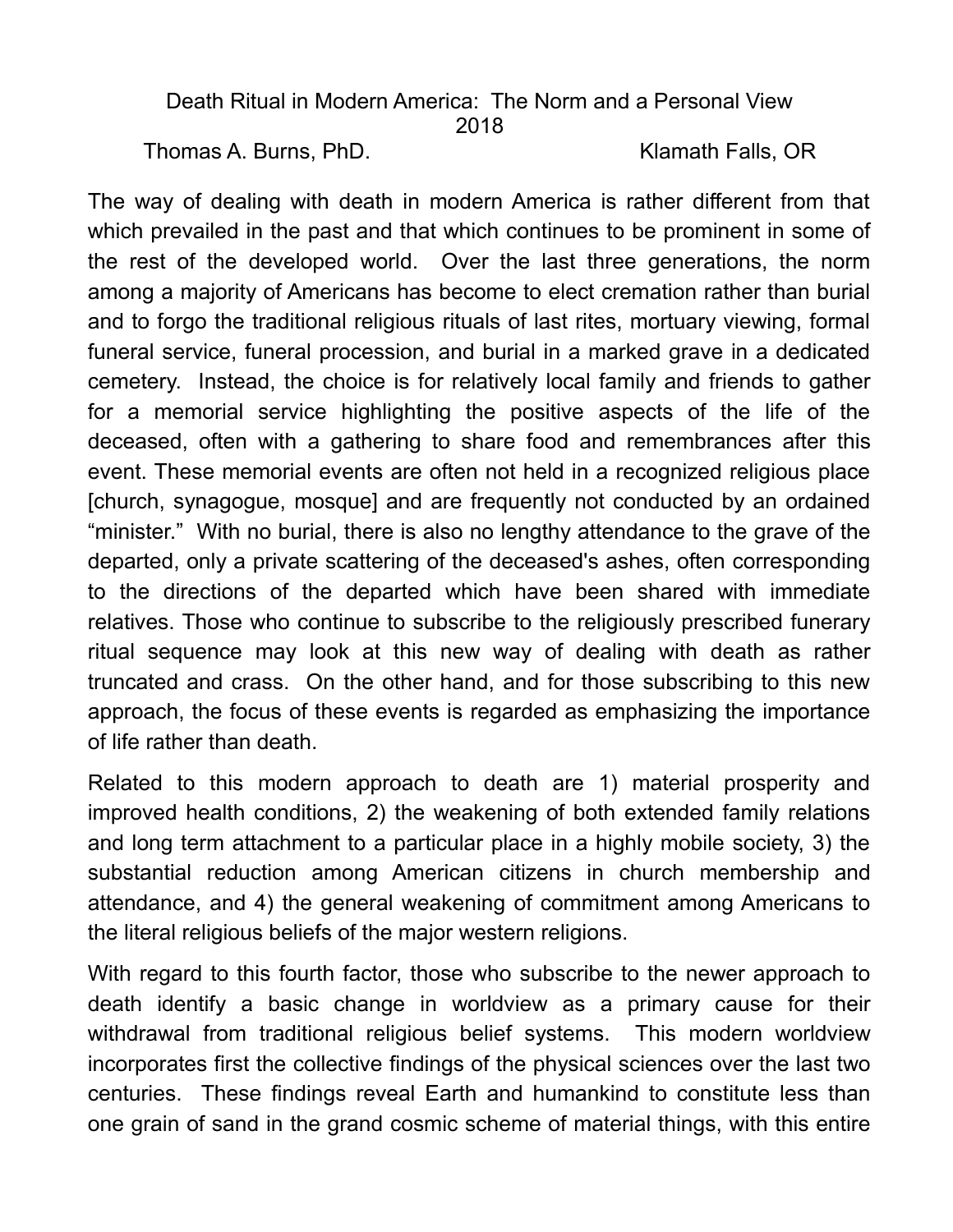material domain amounting to only 4% of all that exists. This new understanding of humankind's essentially irrelevant place in the cosmos has demolished the Earth centered and human centered perspective upon which the belief systems of the major western religious are based. In this revised view, it is difficult to accept the proposition that humankind is the pinnacle of God's creation and the primary focus of "His" attention. More specifically, credulity for many Americans has been stretched to the breaking point to subscribe to many of the core beliefs of the Christian faith: 1) God sending his son to Earth by way of a virgin birth to offer eternal salvation to one small group of people – the Jews [and by extraordinary extension to all of humankind], 2) God keeping detailed "records" of the behavior of each human on Earth for the purpose of rendering a judgment at death as to whether that person's soul would end up in Heaven or Hell, 3) the Second Coming of Jesus in which the Christian faithful alone would arise from the grave and be transported to a new life on a different plane, 4) The Bible being the divinely inspired scripture defining the absolute and literal truth about creation and the behavior necessary for humans to achieve salvation, in spite of the fact that this text developed from many alternative and very different canons reflecting the views of diverse theologians in different sects. The western codified version of The Bible only settled into place in the  $4<sup>th</sup>$  century. For a text that is assigned sacred, divinely inspired status, modern Americans can hardly overlook the significant role humans have played time and time again in its development.

In light of the modern worldview, Christian theologians have struggled mightily to justify The Bible as a sacred text and the many literal beliefs in it. Some have opted for the symbolic or metaphoric interpretation of many of the more controversial components in the literal text. Others have chosen to select the elements in **The Bible** that they assert are the essential core of Christian belief and deemphasize the rest. And still others assert that however the view of reality presented in The Bible conflicts with the modern worldview and the application of rational thought in light of it, this pervasive conflict must be ignored and the whole of The Bible accepted on faith. In spite of the media focus on Christian fundamentalist groups and their connection to right wing politics, in modern times, fewer and fewer Americans have been willing to adopt any of the above options for sustaining commitment to the Christian religion. And the same applies with respect to the other major religions of the West – Judaism and Islam.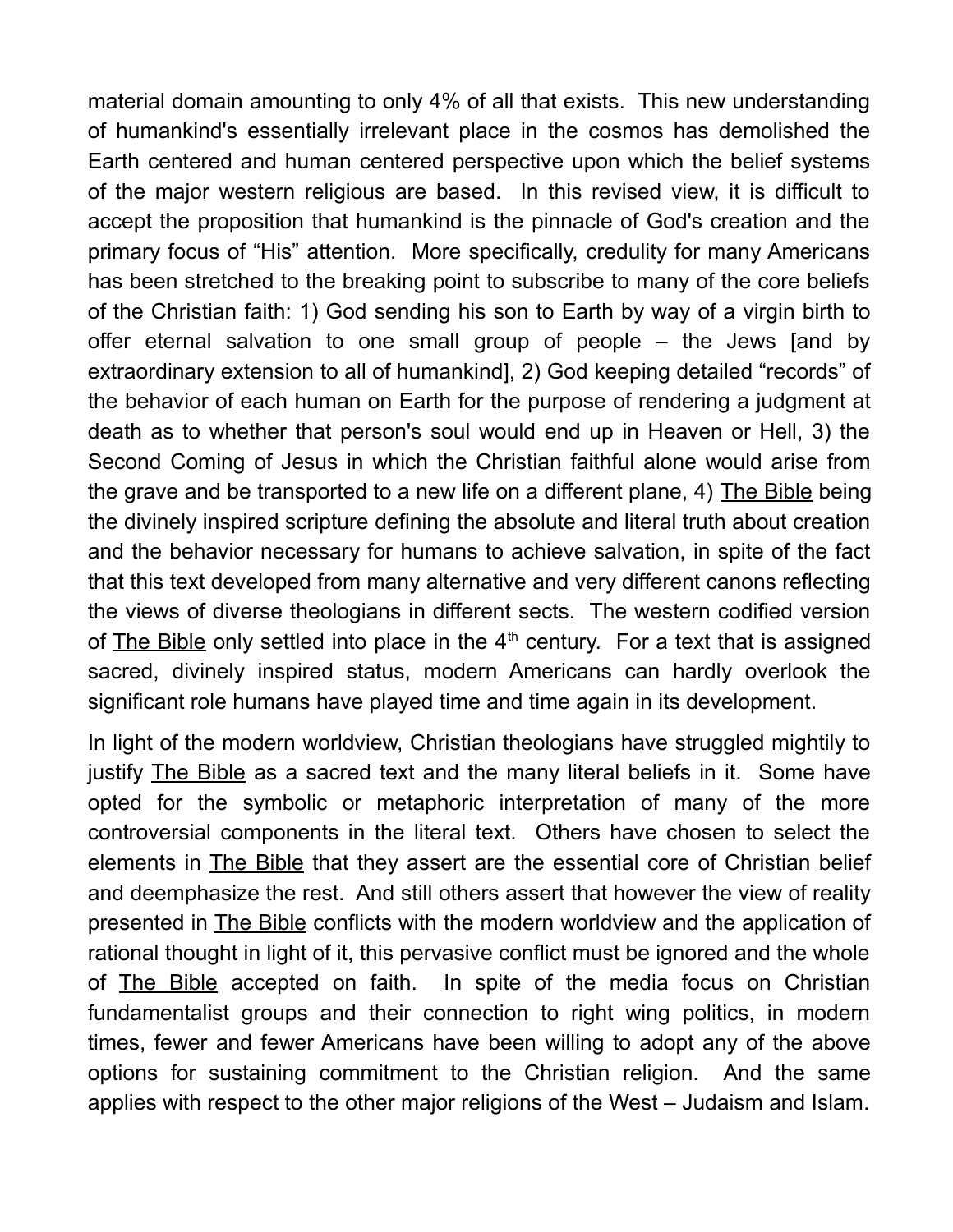While adherents to the modern worldview recognize that the major religions support desirable moral behavior among their committed believers, they are also very aware that the differences among the major religions and among the religious denominations/sects of these religions are the source of and justification for some of the most horrendous human behavior – genocide, ethnic cleansing, jihad, and crusade. In withdrawing commitment to religion, many modern Americans see themselves as supporting peace and opposing war. In addition, those subscribing to this modern worldview recognize that ethical behavior is strongly supported in families and other institutions of modern society – universal education and the law. It follows for most Americans that religion per se is not necessary to promote appropriate social behavior within human groups.

What about the importance of religion in supporting a subjective understanding of self and reality – to counter balance the material/objective perspective? Many modern Americans have discovered through exposure to reports of psychological and comparative religious investigations that awareness of and experience in the spiritual core phenomenon of unification – which is at the center of all religions, is attainable without the need to commit to any one literal religious belief system [see for a recent example, Sam Harris, Waking Up: A Guide to Spirituality Without Religion, New York, 2014]. The result is that many in the developed world – including many Americans – have realized that it is not necessary to accept the surrounding belief package of the major religions to retain access to their desirable core elements [social philosophy and spirituality].

The changes in modern American society identified above have contributed to the withdrawal from the old tradition of religiously grounded ritual at death which is designed 1) to assist the deceased in the transition to some form of an ethereal life after death and/or 2) to affirm the deceased's continuing connections to and participation with the social relations of the past – the ancestors.

So, what alternatives have modern Americans pursued?

In the modern American approach to death, the former focus on a religiously oriented way of dealing with death has been supplanted for many by an emphasis on a secular/material, social, or spiritual perspective – or some combination. For secular materialists, the physical world and the intellectual approach to the understanding of life is all there is. At their deaths, from this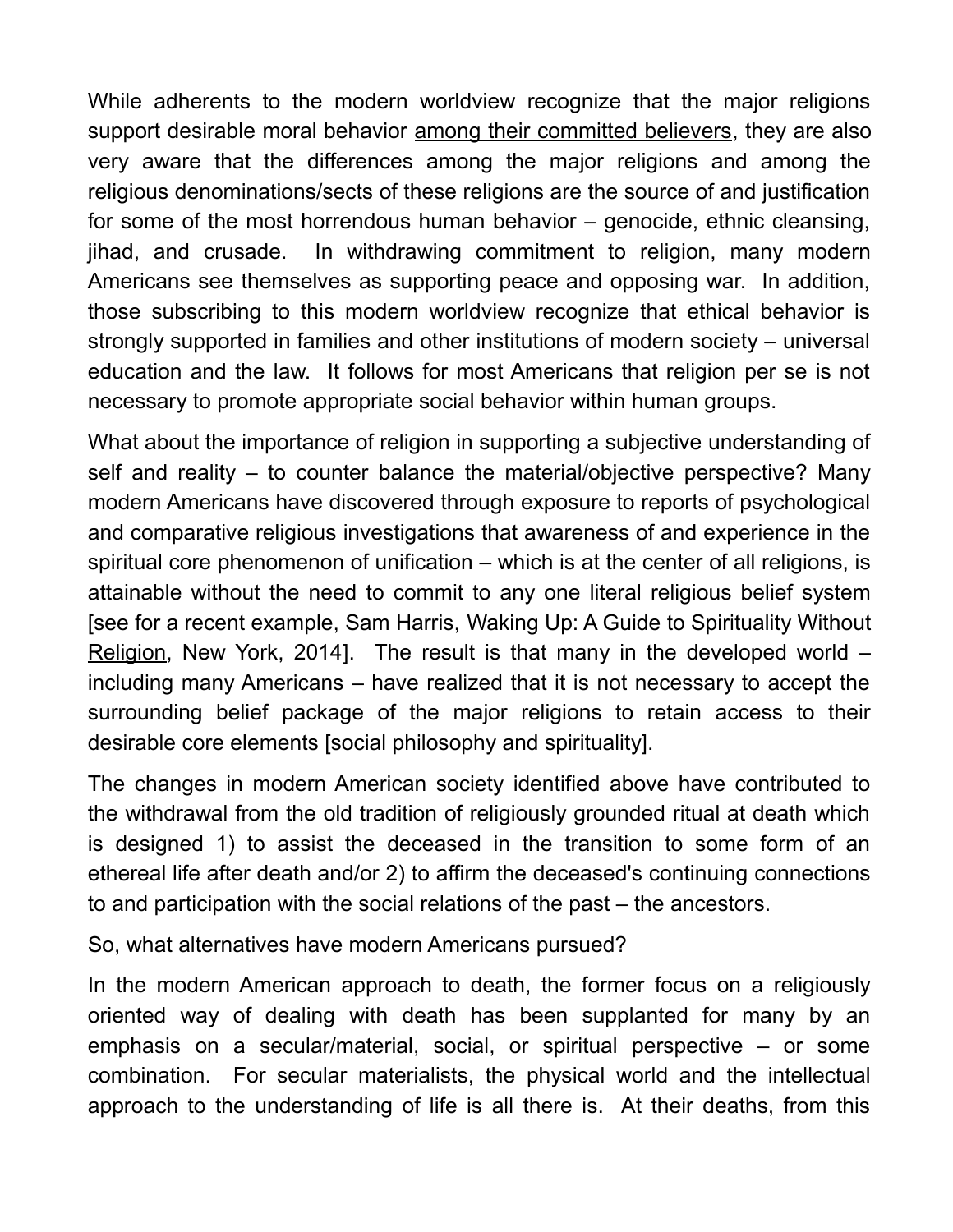perspective individuals can either be regarded as succeeding in life on this basis to some degree, or not. There is nothing more. For existentialists, the material world is important, but the focus shifts to the quality of the individual's relations within the physical, social and natural domains. Death constitutes the end of the individual's opportunity to pursue developing these quality relationships and to share in the benefits of these social and natural connections. For those who are spiritually oriented, the objective/empirical domain of the physical, social and natural world remain significant, but there also exists a subjective/immaterial realm of reality in which humans participate and derive both identity and meaning in life. The spiritually inclined recognize death as the end of physical life, but tend to view life itself in an expanded sense that allows for individual identity to incorporate and share fundamentally in the surrounding social and natural reality. During the individual's life, through development of human intuitive capabilities, this sharing can reach the extent where the discrete physical self all but disappears and physical death becomes essentially irrelevant. In the full-on spiritual sense, the discrete, isolated individual is an illusion to begin with.

When it comes to death, modern Americans trend toward one or the other of these materialist, existential or spiritual perspectives – or some combination. Of course, for most, this trending lacks a developed, integrated "rationale."

## Personal Point of View

As a modern American, I am not religious in the traditional sense of being committed to the belief system of one of our major religions. Instead, I describe my perspective as being composed of a combination of material, existential, and spiritual elements. I absolutely respect the importance of the physical/material domain of reality and the rational, intellectual mental capabilities that support exploring and benefiting from it. This objective, material dimension of reality is the zone of biological survival and the location of the competitive orientation and behaviors in humans. We cannot get along without it! But at the same time I respect physical reality, I am an existentialist and a social scientist aware of the importance of quality relations within the social sphere and to the natural world. Humans are inherently [even genetically] social creatures that survive by cooperating to provide resources and security for themselves within their groups.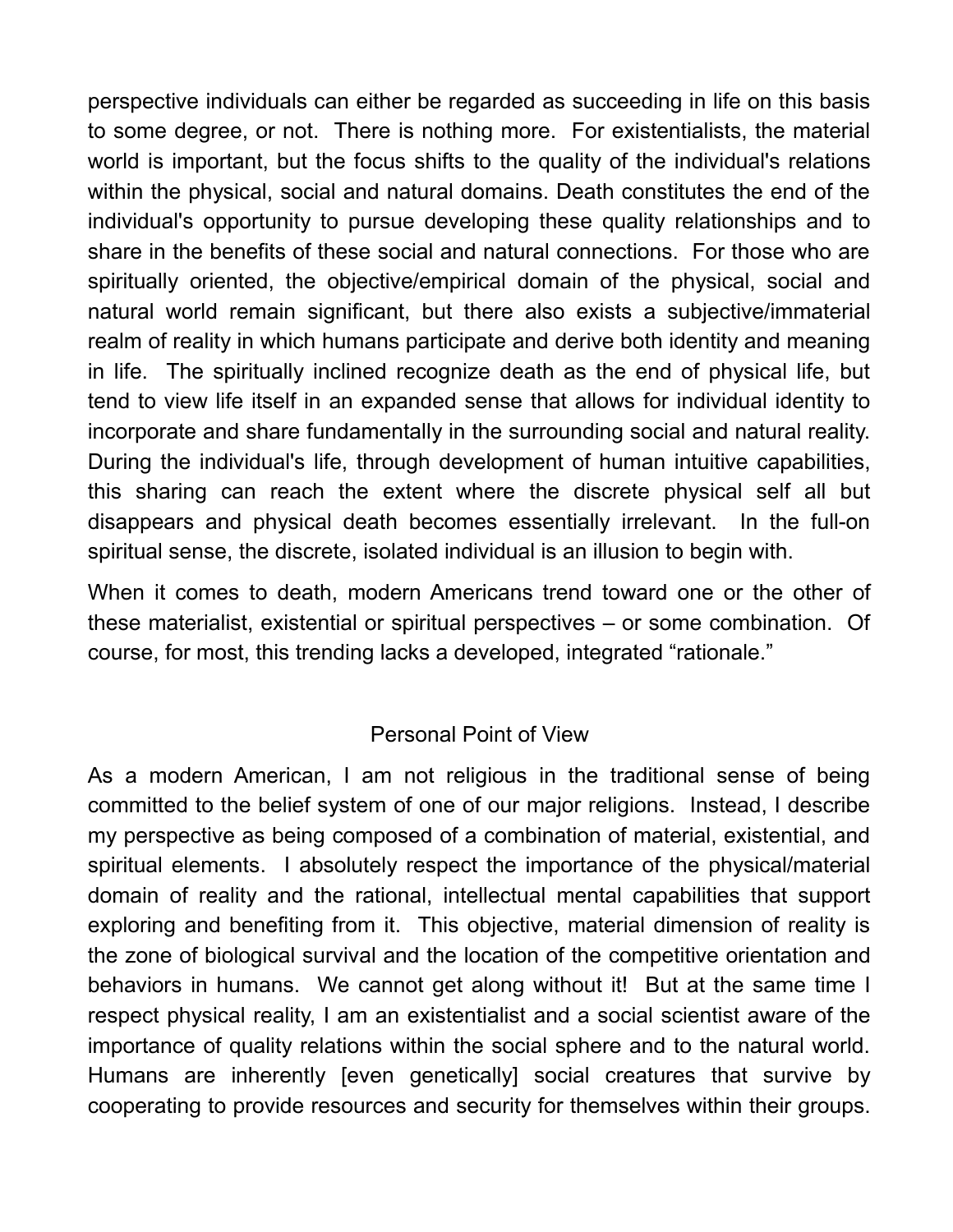For me, material welfare is only meaningful within the social fabric of life. Quality relations [social and natural] are essential and the human capacity for respect and empathy support these cooperatively oriented connections.

In my view, the dynamic challenge for humans and their societies is first to achieve the proper balance between these two perspectives – the physical/competitive and the social/cooperative – so as to appropriately and successfully address the diverse tasks/issues humans confront – including death.

As a spiritually oriented person, I respect the subjective domain of reality and the ability of humans to participate in it and to benefit from understanding themselves, their societies, and the natural world in terms of it. In my view, spiritual understanding and experience depends on the activation of human intuitive mental capabilities rather than rational intellectual capabilities. And intuitive capabilities can be developed and refined just as the intellectual capabilities can be fostered to better understand and explore the physical/material domain. Expansion of the self to include and incorporate more and more of objective reality promotes perceiving that reality in terms of its connectedness instead of its discreteness. As a result, spiritual development supports cooperation – the "other" as the self. In fact, this is the spiritual basis for morality which religions surround with their complex literal belief systems and rituals. So, as I see it, spirituality supports the cooperative side of the fundamental human dynamic between the competitive and the cooperative, the exclusive and the inclusive, the ME and the WE ways of perceiving and relating within reality. Neither mode is sufficient alone. Both modes are necessary.

Overall, when it comes to death, I understand and respond to it from within a combined material, social and spiritual perspective. And it is my contention that a fundamental dynamic and oppositional set [competitive – cooperative, material – spiritual, intellectual – intuitive, objective – subjective, separate – connected, discrete – unified, individual – social] underlies this collective point of view. Accordingly, at death I mourn the loss of the discrete physical person and the particular social connections associated with this specific individual; but I also celebrate the spiritual dimension of the departed with his or her potential to have always understood him or herself as participating in and becoming one with the infinite. For me, there is always this objective – subjective dynamic in all things, including how we understand and respond to death.